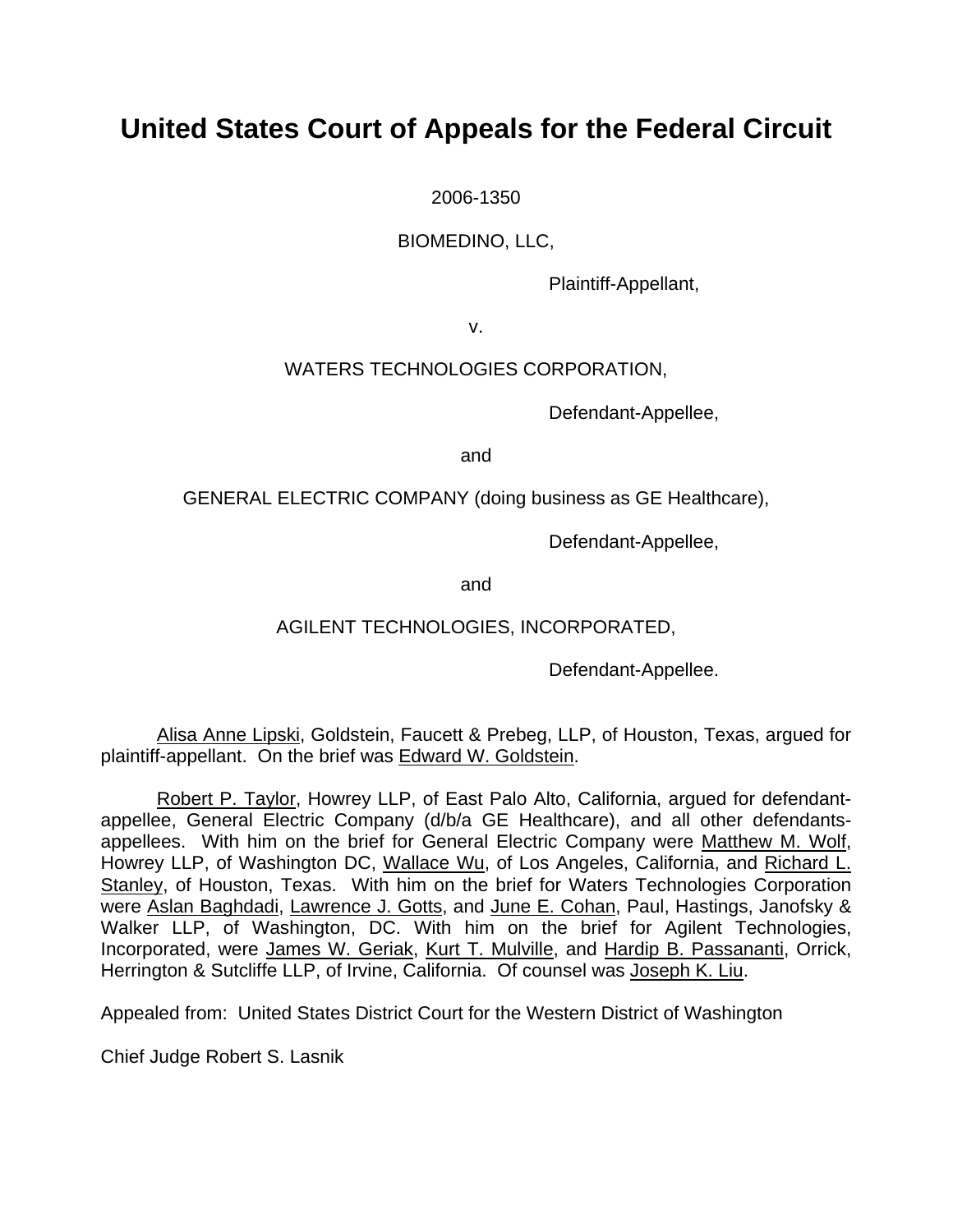## **United States Court of Appeals for the Federal Circuit**

2006-1350

BIOMEDINO, LLC,

Plaintiff-Appellant,

v.

### WATERS TECHNOLOGIES CORPORATION,

Defendant-Appellee,

and

GENERAL ELECTRIC COMPANY (doing business as GE Healthcare),

Defendant-Appellee,

and

AGILENT TECHNOLOGIES, INCORPORATED,

Defendant-Appellee.

DECIDED: June 18, 2007

 $\frac{1}{\sqrt{2}}$  ,  $\frac{1}{\sqrt{2}}$  ,  $\frac{1}{\sqrt{2}}$  ,  $\frac{1}{\sqrt{2}}$  ,  $\frac{1}{\sqrt{2}}$  ,  $\frac{1}{\sqrt{2}}$  ,  $\frac{1}{\sqrt{2}}$  ,  $\frac{1}{\sqrt{2}}$  ,  $\frac{1}{\sqrt{2}}$  ,  $\frac{1}{\sqrt{2}}$  ,  $\frac{1}{\sqrt{2}}$  ,  $\frac{1}{\sqrt{2}}$  ,  $\frac{1}{\sqrt{2}}$  ,  $\frac{1}{\sqrt{2}}$  ,  $\frac{1}{\sqrt{2}}$ 

\_\_\_\_\_\_\_\_\_\_\_\_\_\_\_\_\_\_\_\_\_\_\_

Before RADER, Circuit Judge, ARCHER, Senior Circuit Judge, and GAJARSA, Circuit Judge.

ARCHER, Senior Circuit Judge.

 Biomedino, LLC ("Biomedino") appeals the judgment of the United States District Court for the Western District of Washington that claims 13-17 and 40 of U.S. Pat. No. 6,602,502 ("the '502 patent") are invalid for indefiniteness under 35 U.S.C. § 112, ¶ 2. Biomedino v. Waters Techs. Corp., No. CV05-0042 (W.D. Wash. Mar. 15, 2006). Because the claim limitation "control means" has no corresponding structure described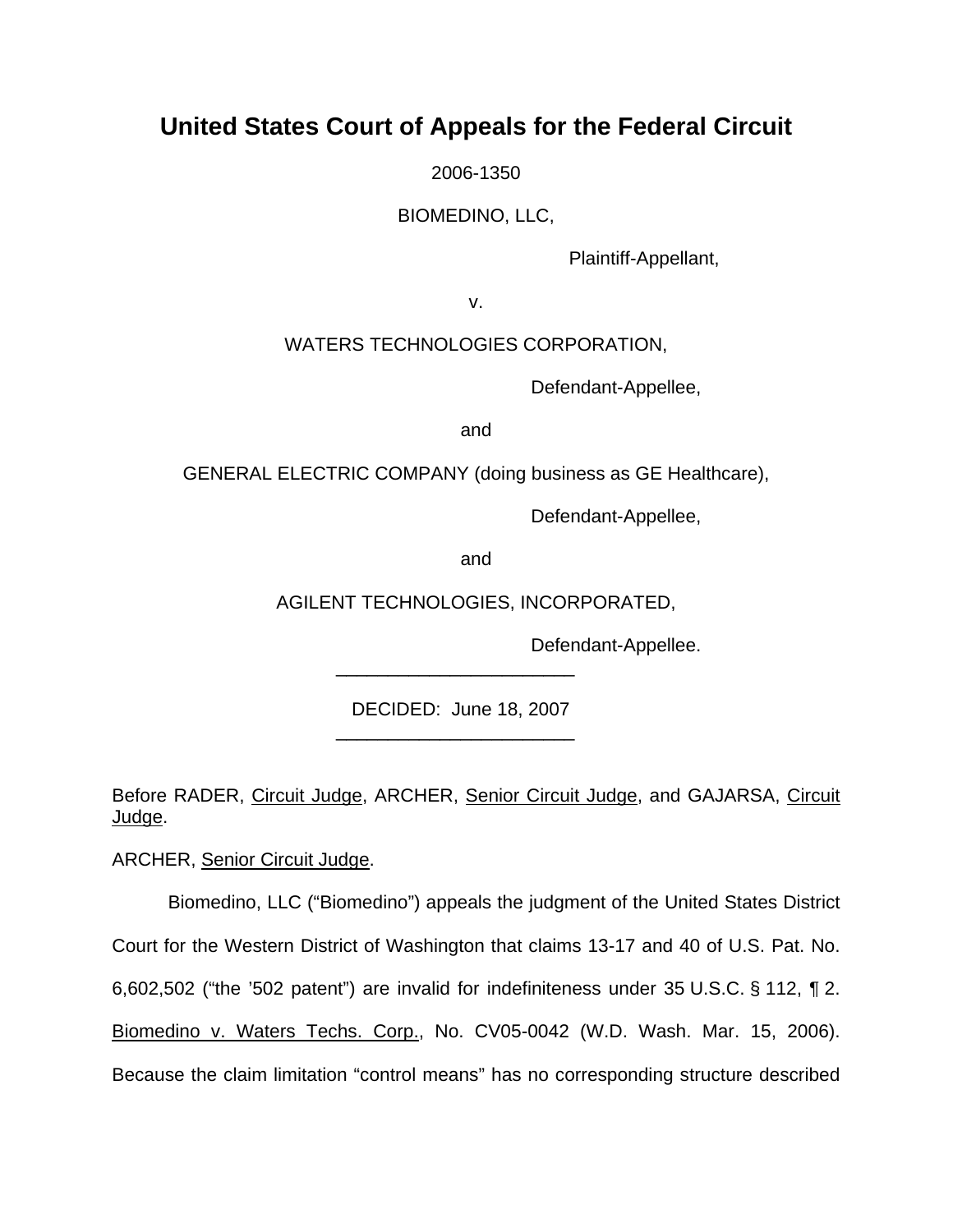in the specification as required by 35 U.S.C. 112, ¶ 6, we affirm the district court's invalidity determination.

I

 Section 112, ¶ 6 of Title 35 of the United States Code permits an applicant to express a claim limitation as a means or step for performing a specified function without claiming the structure that performs the function:

An element in a claim for a combination may be expressed as a means or step for performing a specified function without the recital of structure, material, or acts in support thereof, and such claim shall be construed to cover the corresponding structure, material, or acts described in the specification and equivalents thereof.

35 U.S.C § 112, ¶ 6 (2000).

In Valmont Industries, Inc. v. Reinke Manufacturing Co., we explained that

§ 112, ¶ 6 permitted "broad means-plus-function language, but provided a standard to make the broad claim language more definite[: ] . . . [t]he applicant must describe in the patent specification some structure which performs the specified function." 983 F.2d 1039, 1543 (Fed. Cir. 1993). Thus, in return for generic claiming ability, the applicant must indicate in the specification what structure constitutes the means.<sup>[1](#page-2-0)</sup> "If the specification is not clear as to the structure that the patentee intends to correspond to the claimed function, then the patentee has not paid the price but is rather attempting to claim in functional terms unbounded by any reference to structure in the specification." Med. Instrumentation & Diagnostics Corp. v. Elekta AB, 344 F.3d 1205, 1211 (Fed. Cir.

<span id="page-2-0"></span> <sup>1</sup> Permitting an applicant to use a broad means expression for claiming a functional limitation provided that the specification indicates what structure constitutes the means for performing the claimed function is often referred to as the "quid pro quo" for the convenience of employing § 112, ¶ 6. Atmel Corp. v. Info. Storage Devices, Inc., 198 F.3d 1374, 1378 (Fed. Cir. 1999).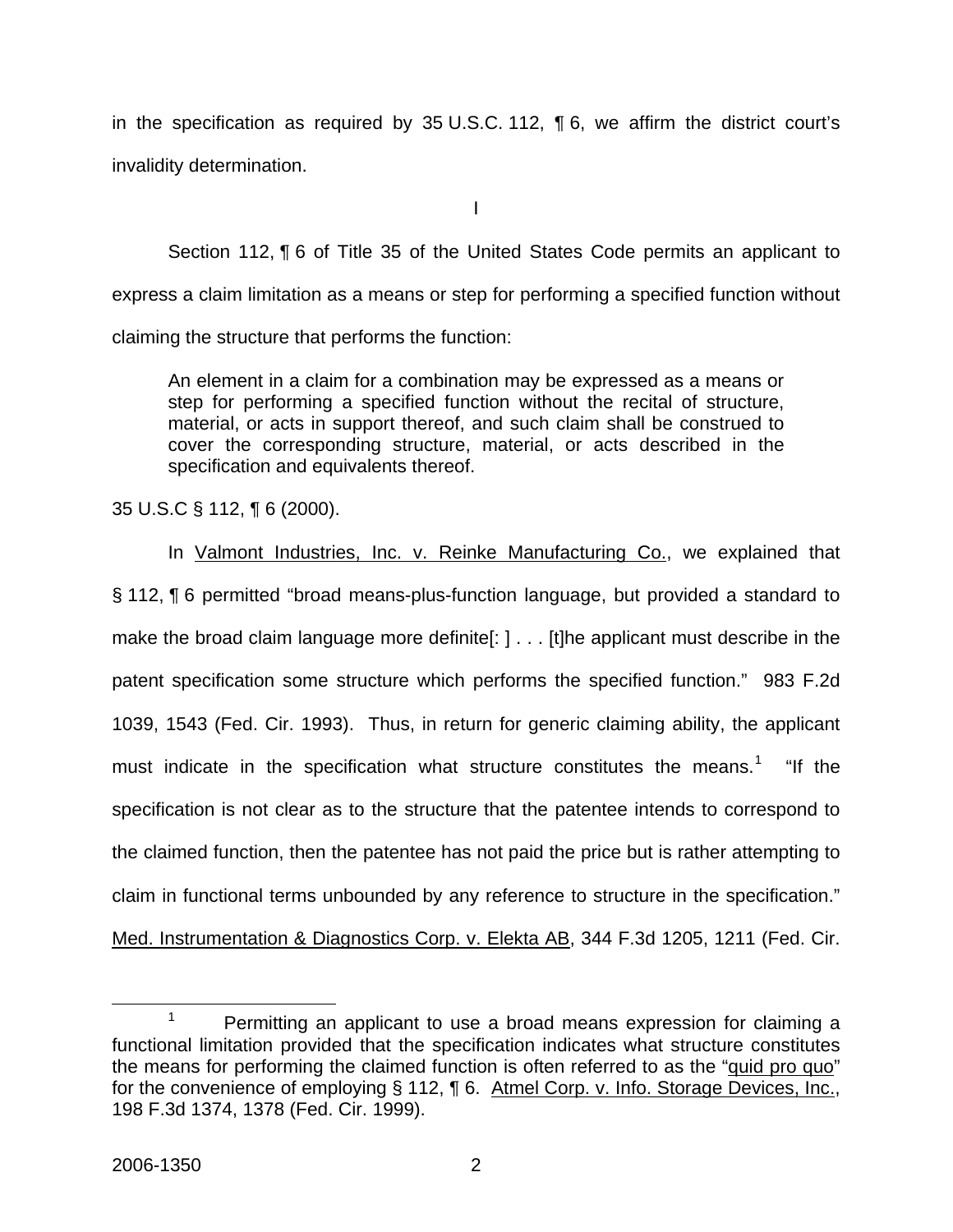2003). Thus, "[i]f an applicant fails to set forth an adequate disclosure, the applicant

has in effect failed to particularly point out and distinctly claim the invention as required

by the second paragraph of § 112." In re Donaldson Co., 16 F.3d 1189, 1195 (Fed. Cir.

1994) (en banc).

The independent claims at issue in the present case recite as follows:

13. A device comprising a passage; binding means in said device for binding a species substantially specifically, said binding means being in fluid communication with said passage; exposure means in said device for exposing said species to said binding means and for preventing said binding means from leaving said device; closed regeneration means for separating said species from said binding means for reuse of said binding means in said device; valving for selectively connecting said closed regeneration means in fluid communication with said binding means, and control means for automatically operating said valving.

40. A closed regeneration device for separating a molecule bound substantially specifically to a binding species for reuse of said binding species said regeneration device comprising a first reagent, a first valve selectively connecting said first reagent in fluid communication with said molecule bound to the binding species to separate said molecule from said binding species, a second reagent, a second valve selectively connecting said second reagent in fluid communication with said binding species to return said binding species to a regenerated condition, and control means for automatically operating valves.

'50[2](#page-3-0) patent col.13 II.25-35, col.16 II.20-31 (claim terms at issue emphasized).<sup>2</sup> Claims

14-17 are dependent from claim 13.

The district court began its construction of the term "control means" with the observation that if a claim element contains the term "means" and recites a function, there is a presumption that  $\S 112$ ,  $\P 6$  applies. Biomedino, slip op. at 8. Concluding that the inclusion of the word "control" did not identify structure and thus did not

<span id="page-3-0"></span> $\frac{1}{2}$  $2^2$  The parties treat "control means for automatically operating said valving" and "control means for automatically operating said valves" as identical.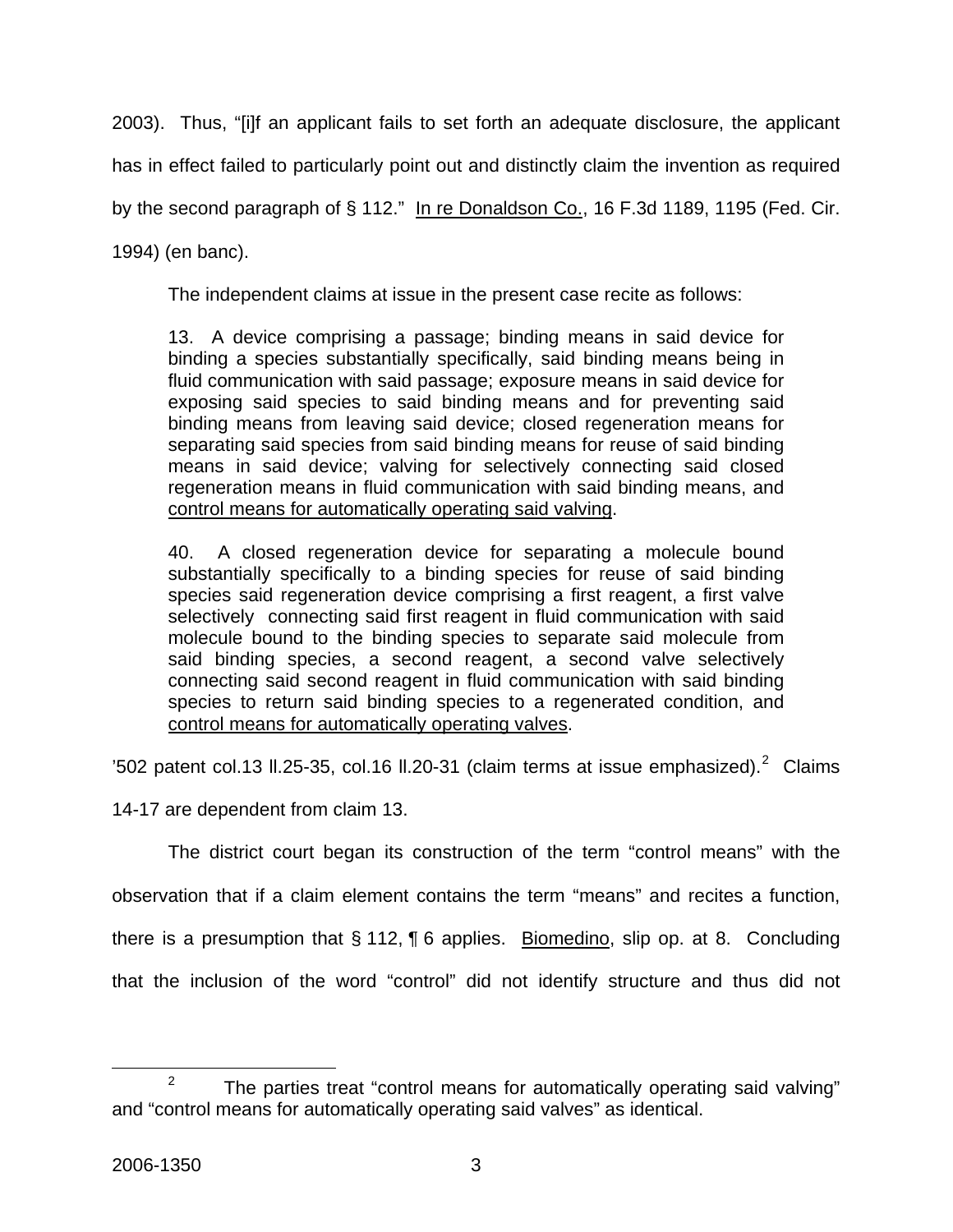overcome the presumption that the claim limitation was a means-plus-function limitation,

the district court began a § 112, ¶ 6 analysis.

 The only references in the specification to the "control means" are a box labeled "Control" in Figure 6 and a statement that the regeneration process of the invention "may be controlled automatically by known differential pressure, valving and control equipment." '502 patent col.11 ll.55-58. From this, the district court concluded:

The specification says nothing more than that unspecified equipment may be used to control the regeneration process. The fact that one skilled in the art could envision various types of equipment capable of automatically operating valves does not change the fact that no structure capable of performing that function was disclosed by the inventor.

Biomedino, slip op. at 11. As a result, the court held that "[t]he failure to disclose a structure corresponding to the 'control means' function makes claims 13-17 and claim 40 of indefinite scope in violation of § 112, ¶ 2 of the Patent Act." Id.

Biomedino appeals, and we have jurisdiction pursuant to 28 U.S.C. § 1295(a)(1).

II

 "A determination that a patent claim is invalid for failure to meet the definiteness requirement of 35 U.S.C § 112, paragraph 2, is 'a legal conclusion that is drawn from the court's performance of its duty as the construer of patent claims[, and i]ndefiniteness, therefore, like claim construction, is a question of law that we review de novo."" Intellectual Prop. Dev., Inc. v. UA-Columbia Cablevision of Westchester, Inc., 336 F.3d 1308, 1318 (Fed. Cir. 2003) (quoting Atmel, 198 F.3d at 1378).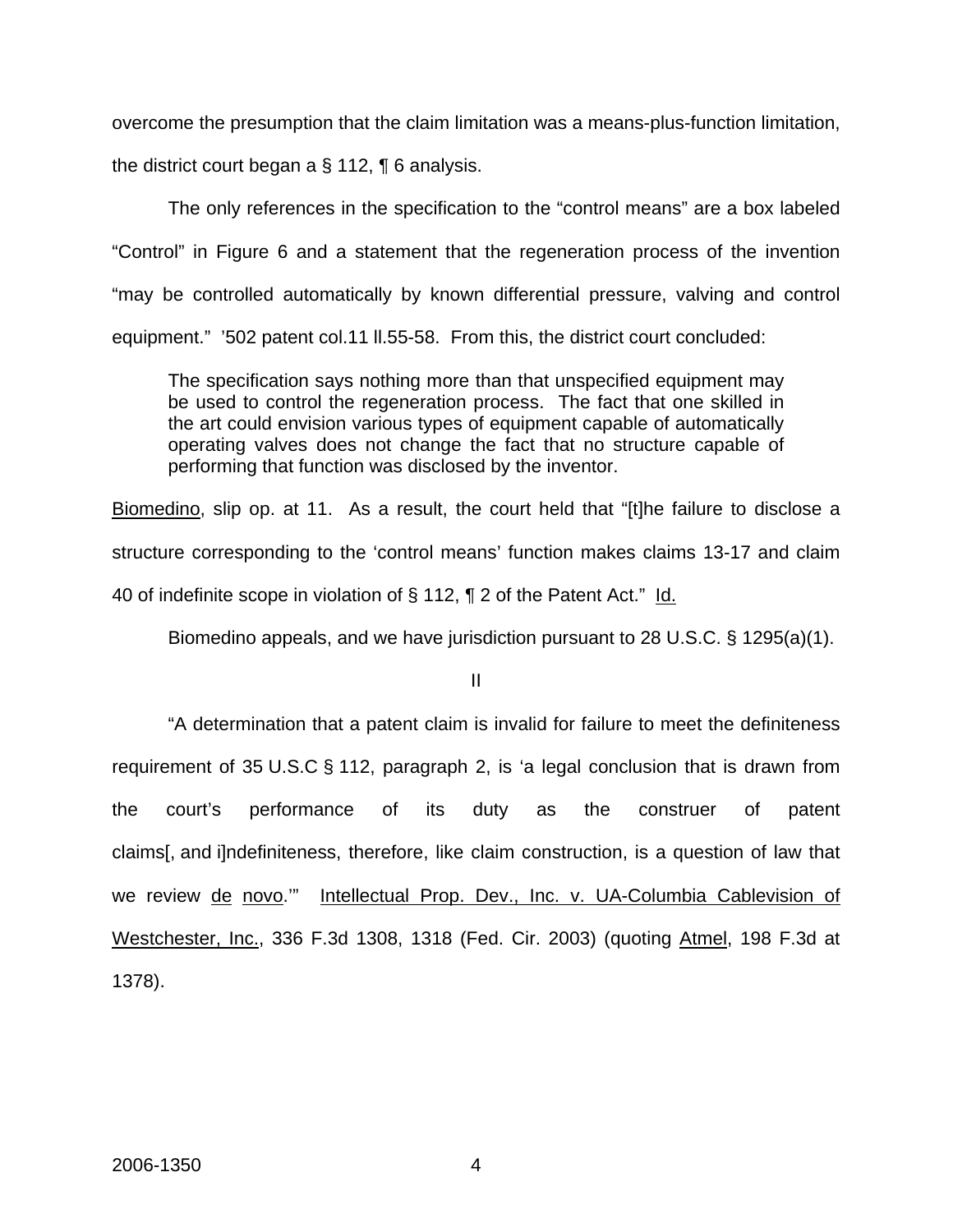III

A

 As an initial matter, we address Biomedino's assertion that use of the term "control" to describe "means" takes the phrase "control means" outside the realm in which § 112, ¶ 6 applies. This argument is based on the premise that "control means" recites sufficient structure on its own such that it obviates the need for § 112, ¶ 6. Biomedino argues that a "control" is a precise structure well understood by those of skill in the art, and thus, the word "means" in claims 13 and 40 can be ignored. Additionally, Biomedino contends that "control" is analogous to the term "controller" and conveys, to one skilled in the art, structure for controlling the valves and other equipment.We disagree.

When a claim uses the term "means" to describe a limitation, a presumption inheres that the inventor used the term to invoke  $\S 112$ ,  $\P 6$ . Altiris, Inc. v. Symantec Corp., 318 F.3d 1367, 1375 (Fed. Cir. 2003). "This presumption can be rebutted when the claim, in addition to the functional language, recites structure sufficient to perform the claimed function in its entirety." Id. Claims 13 and 40 recite no such structure. As the district court noted, the "reference to 'control' is simply an adjective describing 'means:' [sic] it is not a structure or material capable of performing the identified function." **Biomedino**, slip op. at 12. We agree with the district court and hold that Biomedino has not rebutted the presumption that § 112, ¶ 6 applies to "control means."

B

 Once a court concludes that a claim limitation is a means-plus-function limitation, two steps of claim construction remain: 1) the court must first identify the function of the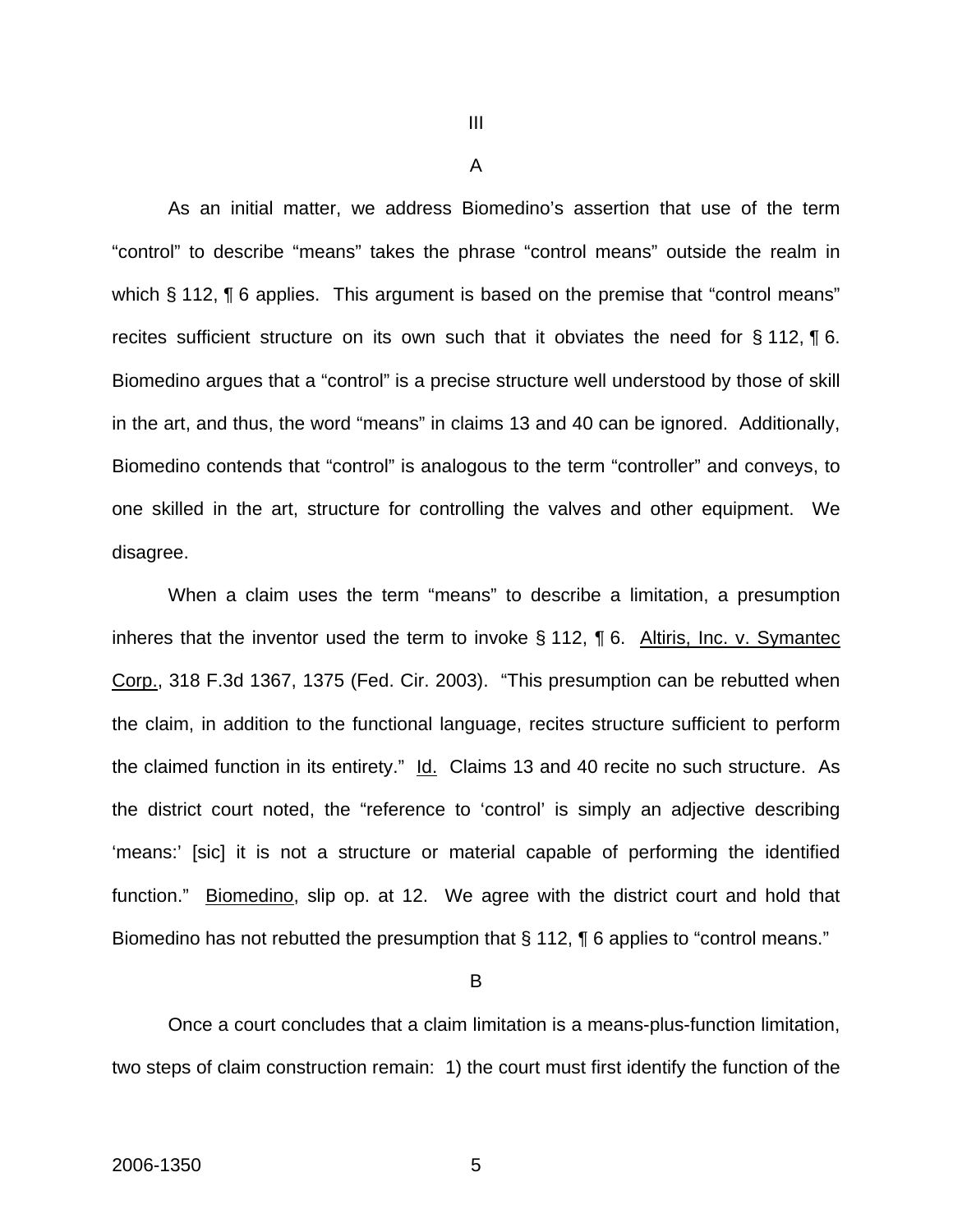limitation; and 2) the court must then look to the specification and identify the corresponding structure for that function. Med. Instrumentation, 344 F.3d 1205 at 1210. If there is no structure in the specification corresponding to the means-plus-function limitation in the claims, the claim will be found invalid as indefinite. See Atmel, 198 F.3d at 1378-79 (citing In re Donaldson, 16 F.3d at 1195).

 While the specification must contain structure linked to claimed means, this is not a high bar: "[a]ll one needs to do in order to obtain the benefit of [§ 112, ¶ 6] is to recite some structure corresponding to the means in the specification, as the statute states, so that one can readily ascertain what the claim means and comply with the particularity requirement of [§ 112,] ¶ 2." Atmel, 198 F.3d at 1382. Additionally, interpretation of what is disclosed in the specification must be made in light of the knowledge of one skilled in the art. Id. at 1380. Thus, in order for a means-plus-function claim to be valid under § 112, the corresponding structure of the limitation "must be disclosed in the written description in such a manner that one skilled in the art will know and understand what structure corresponds to the means limitation. Otherwise, one does not know what the claim means." Id. at 1382. However, "the testimony of one of ordinary skill in the art cannot supplant the total absence of structure from the specification." Default Proof Credit Card Sys., Inc. v. Home Depot U.S.A., Inc., 412 F.3d 1291, 1302 (Fed. Cir. 2005).

 In the present case, there is no dispute that the claimed function is "automatically operating said valving"/"automatically operating valves." The parties also agree that the only references in the specification to the "control means" are the box labeled "Control" in Figure 6 and a statement that the regeneration process may be "controlled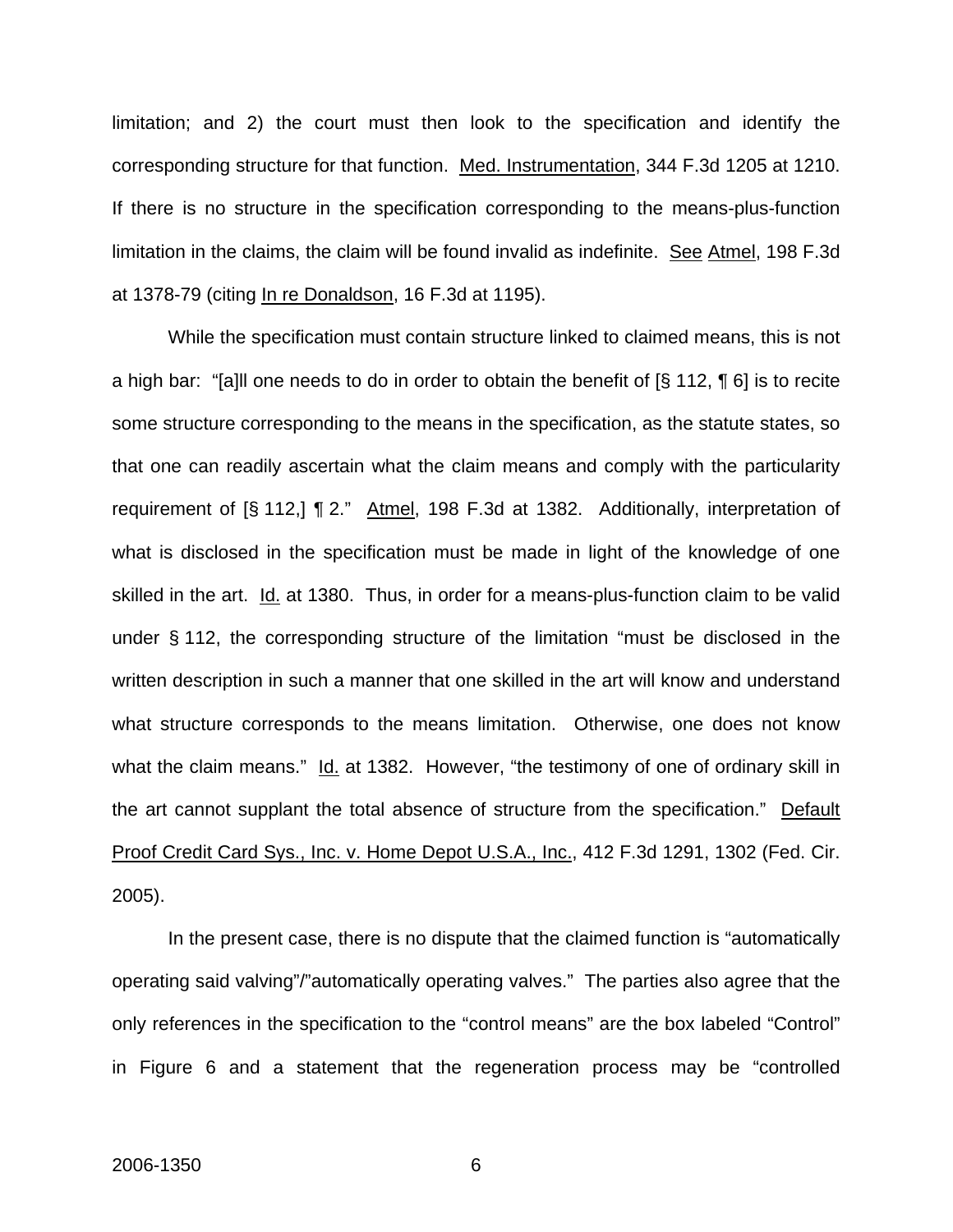automatically by known differential pressure, valving and control equipment," '502 patent col.11 ll.55-58. Biomedino argues that the excerpt from the written description demonstrates that "known differential pressure equipment can be used to operate valves, known valving equipment may be used, or known control equipment may be used." Biomedino further argues that the only remaining inquiry is whether one skilled in the art would identify the structure from that description. To demonstrate that one skilled in the art would identify structure from the description in the written description, Biomedino points to two prior art references and the appellees' (collectively "Waters") own expert's testimony. Together, this evidence suggests that there were many known ways to operate valves, including pneumatically, hydraulically, mechanically, and electrically.

 In response, Waters argues that there is no specific structure identified in the specification to correspond to the claimed function of automatically operating the valves/valving: "the reference to 'differential pressure, valving and control equipment' is not at all descriptive of specific structure by which the 'control means' will automatically operate the claimed valving." As to the prior art references and expert testimony, citing Medical Instrumentation, 344 F.3d at 1212, Waters contends that the proper inquiry for identifying the structure corresponding to the recited function is "whether one of skill in the art would understand the specification itself to disclose the structure, not simply whether that person would be capable of implementing that structure."

 Essentially this case asks the following question: for purposes of § 112, ¶ 6, is sufficient corresponding structure disclosed when the specification simply recites that a claimed function can be performed by known methods or using known equipment where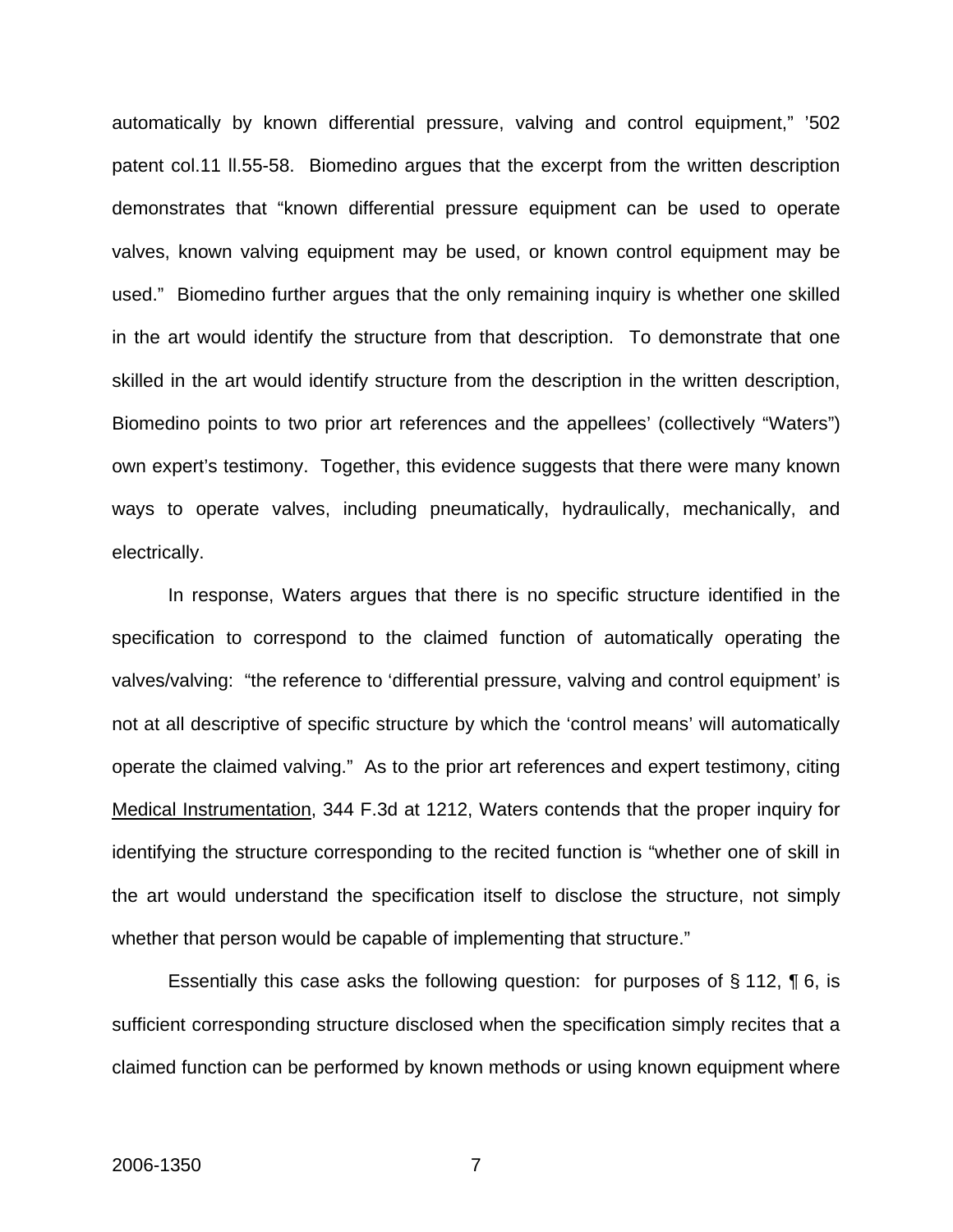prior art of record and the testimony of experts suggest that known methods and equipment exist? In Medical Instrumentation, 344 F.3d 1205, we came close to answering that question in the negative. In that case the alleged infringer argued that the district court improperly included software for digital-to-digital conversion as corresponding structure for the claimed "converting means." Medical Instrumentation's expert never pointed to any disclosure of structure for digital-to-digital conversion in the specification. When asked about digital-to-digital conversion in the patents, he explained that such conversion was not disclosed or discussed in the specification presumably because it was well-known in the art and required no explanation. We observed that there was no evidence to indicate that a person skilled in the art would actually understand from the specification that software for digital-to-digital conversion was structure that corresponded to the means for converting. Id. at 1217. "Because software [wa]s not clearly linked in the specification or prosecution history to the claimed function" of converting means, we held that the district court's identification of software as a corresponding structure for § 112, ¶ 6 purposes was erroneous. Id. at 1222.

In another similar case, Atmel, we also stated that the specification must disclose some structure but found that such a disclosure had been made. The claim limitation at issue in Atmel was "high voltage generating means disposed on said semiconductor circuit for generating a high voltage from a lower voltage power supply." 198 F.3d at 1376. The portion of the written description that pertained to the structural component of the means plus function limitation was the following: "the present invention may include high-voltage generator circuit 34. Known Circuit [sic] techniques are used to implement high-voltage circuit 34. See On-Chip High Voltage Generation in NMOS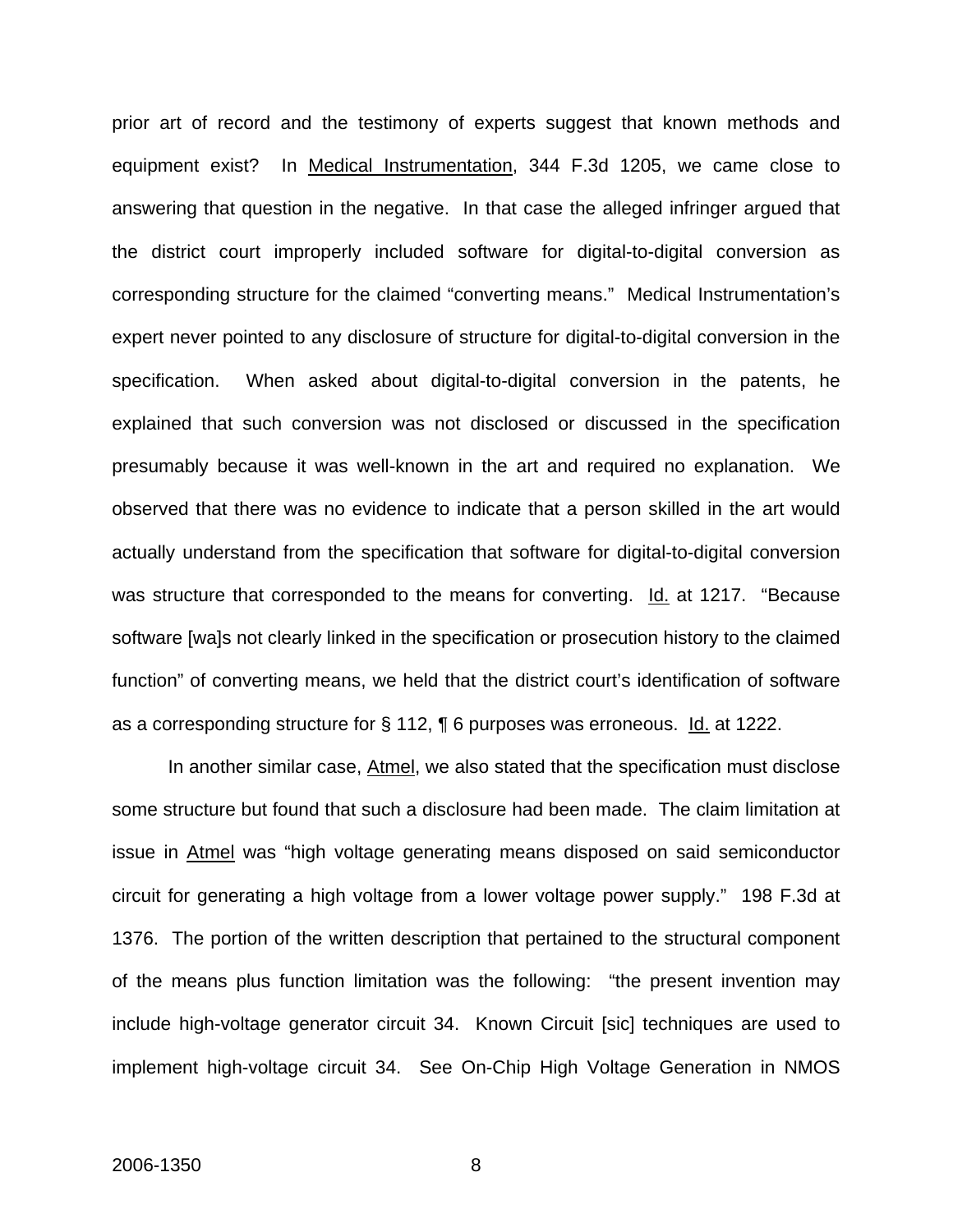Integrated Circuits Using an Improved Voltage Multiplier Technique, IEEE Journal of Solid State Circuits, Vol[.] SC-11, No. 3, June 1976." Id. at 1377. Additionally, the figures of the relevant patent depicted the high-voltage generator circuit as a "black box."  $Id.$ <sup>[3](#page-9-0)</sup>

We began our sufficiency of the disclosure analysis in Atmel by explaining that structure supporting a means-plus-function claim under § 112, ¶ 6 must appear in the specification. Further, we noted that "consideration of the understanding of one skilled in the art in no way relieves the patentee of adequately disclosing sufficient structure in the specification." Id. at 1380. We said that a proper indefiniteness analysis "asks first whether structure is described in the specification, and, if so, whether one skilled in the art would identify the structure from the description." Id. at 1381. Thus, we concluded that the district court acted properly in ruling that the cited article could not take the place of structure that does not appear in the specification.

As noted, however, the written description in Atmel sets forth the article's title, viz., "On-Chip High Voltage Generation in NMOS Integrated Circuits Using an Improved Voltage Multiplier Technique, IEEE Journal of Solid State Circuits." Id. at 1382. Atmel's expert had testified that the article's title alone was sufficient to indicate to one skilled in the art the precise structure of the means recited in the specification. Id. Because this testimony was unrebutted, we concluded that the court improperly granted summary judgment that the patent was invalid for indefiniteness.

<span id="page-9-0"></span> $\overline{\phantom{a}}$  3  $3$  The first part of our analysis in Atmel involved a determination of whether the district court erred by failing to assess whether sufficient structure was disclosed in the specification to support the means-plus-function limitation based on the understanding of one skilled in the art. 198 F.3d at 1380. We answered this question in the affirmative.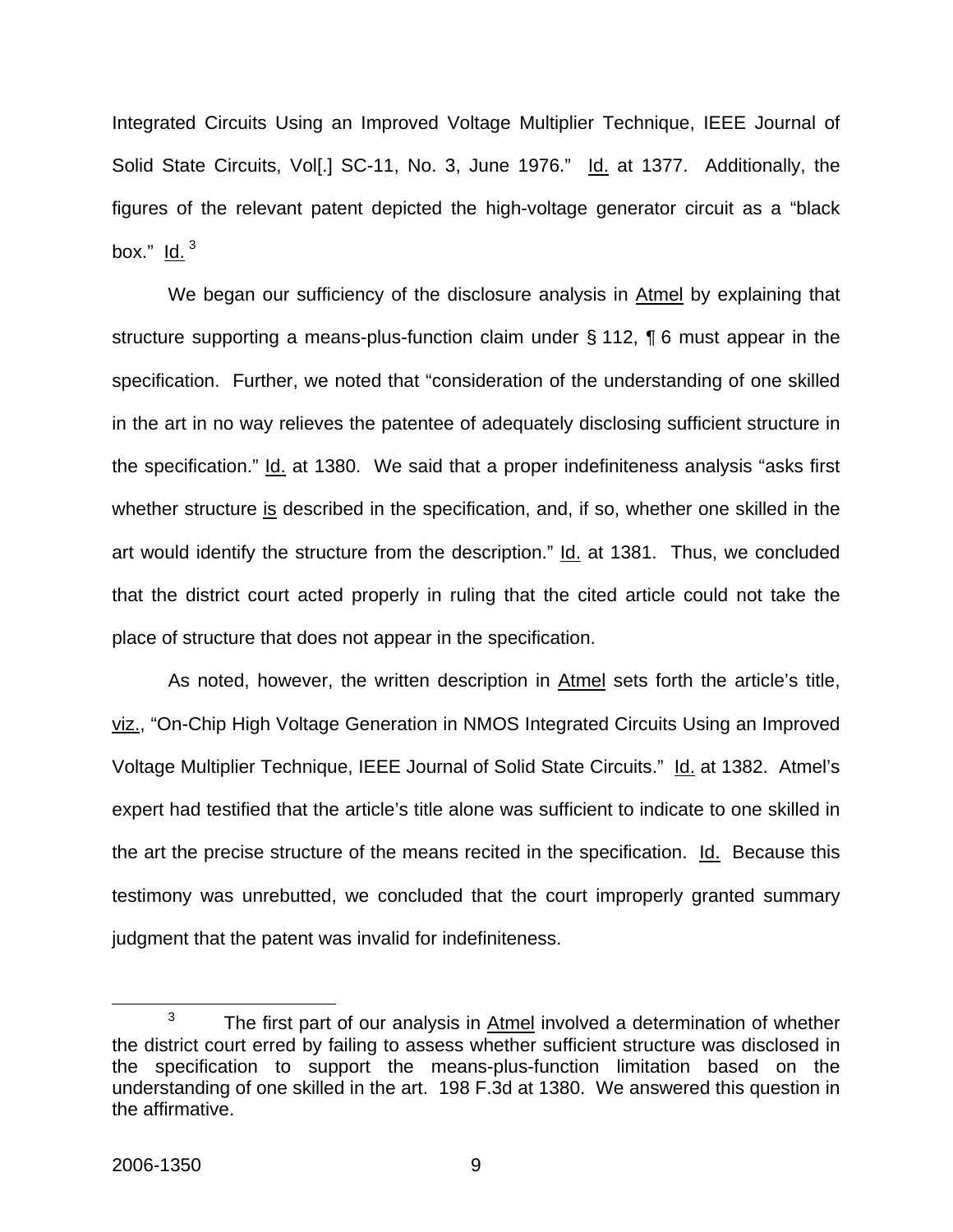There is a significant difference between the facts of Atmel and those in the present case. In Atmel it was not the fact that one skilled in the art was aware of known circuit techniques that resulted in a conclusion that sufficient structure was recited. Rather, it was the inclusion in the written description of the title of the article which itself described the structure for a "known circuit technique." Expert testimony was used to show what the title of the article would convey to one skilled in the art—in that case it was "the precise structure of the means recited in the specification." Atmel, 198 F.3d at 1382. The expert's testimony did not create or infer the structure.

In the present case, there is nothing to suggest a structure for the claimed control means. As we have previously explained, § 112, ¶ 6 requires some disclosure of structure in the specification corresponding to the claimed means. "[W]hile it is true that the patentee need not disclose details of structures well known in the art, the specification must nonetheless disclose some structure." Default Proof, 412 F.3d at 1302; see also Atmel, 198 F.3d at 1382 ("There must be structure in the specification" and the requirements of  $\S 112$ ,  $\P 6$  will not be met when there is "a total omission of structure."); Med. Instrumentation, 344 F.3d at 1211 ("If the specification is not clear as to the structure that the patentee intends to correspond to the claimed function, then the patentee has not paid [the price for use of the convenience of broad claiming afforded by § 112, ¶ 6] but is rather attempting to claim in functional terms unbounded by any reference to structure in the specification. Such is impermissible under the statute."); Donaldson, 16 F.3d at 1195 ("[I]f one employs means-plus-function language in a claim, one must set forth in the specification an adequate disclosure showing what is meant by that language. If an applicant fails to set forth an adequate disclosure, the applicant has